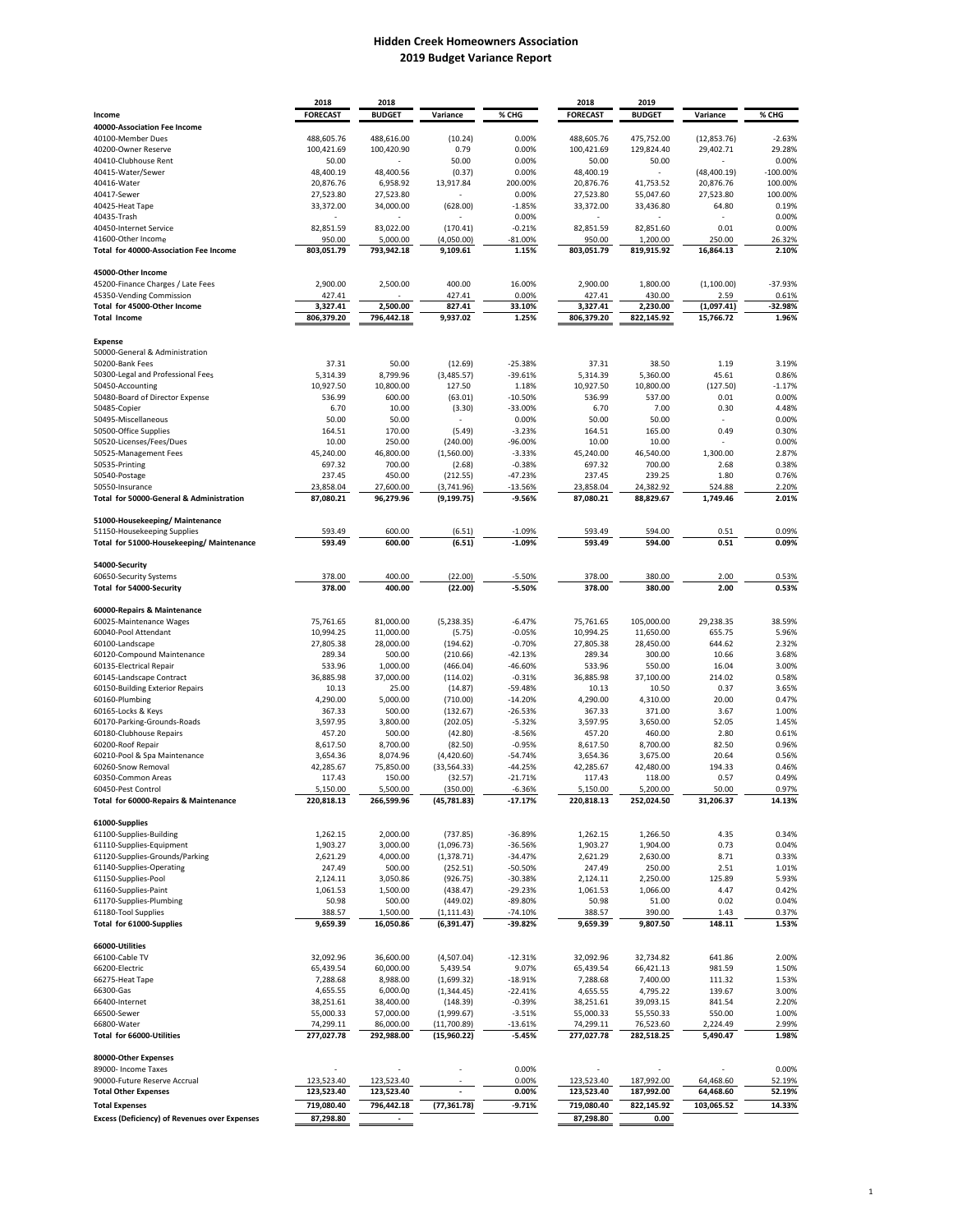## **Hidden Creek Homeowners Association 2019 Capital Budget Plan**

|            |                                                      |                   |                         |                     | Actual<br><b>Projected Reserve Study</b> |        |        |        |         |         |                  |        |        |        |         |  |
|------------|------------------------------------------------------|-------------------|-------------------------|---------------------|------------------------------------------|--------|--------|--------|---------|---------|------------------|--------|--------|--------|---------|--|
|            |                                                      |                   | Remaining               | Average             |                                          |        |        |        |         |         |                  |        |        |        |         |  |
|            | <b>Component Name</b>                                | <b>Useful</b>     | <b>Useful Life</b>      | <b>Current Cost</b> |                                          |        |        |        |         |         |                  |        |        |        |         |  |
| ID#        |                                                      | Life (Yrs.)       | (Yrs.)                  |                     | 2018                                     | 2019   | 2020   | 2021   | 2022    | 2023    | 2024             | 2025   | 2026   | 2027   | 2028    |  |
|            |                                                      |                   |                         |                     |                                          |        |        |        |         |         |                  |        |        |        |         |  |
| 105        | Roofs - 2018 - Replace                               | 25<br>25          | $\mathbf 0$<br>21       | 253,566<br>391,969  | 20,360                                   | 70,000 | 50,000 | 50,000 | 50,000  | 30,000  |                  |        |        |        |         |  |
| 105        | Roofs - Replace                                      | 30                | 21                      |                     |                                          |        |        |        |         |         |                  |        |        |        |         |  |
| 120        | Rain Gutters/Downspouts - Repair/Repl                |                   | $\mathbf 0$             | 84,180<br>13,000    |                                          |        |        | 13,877 | 14,182  |         |                  |        |        |        |         |  |
| 121        | Heat Tape & Guttering - Repair/Replac                | $\mathbf{1}$<br>6 | $\mathbf 0$             | 13,700              | 19,687                                   | 13,286 | 13,578 | 13,700 |         | 14,494  | 14,813<br>15,611 | 15,139 | 15,472 | 15,813 | 16,160  |  |
| 204        | Doors - Repaint                                      | 6                 | $\mathsf 0$             |                     |                                          | 4,160  |        |        |         |         | 4,740            |        |        |        |         |  |
| 207        | Metal Fencing - Repaint                              | 8                 | $\overline{\mathbf{3}}$ | 4,160<br>225,349    |                                          | 30,000 |        |        | 120,000 | 120,551 |                  |        |        |        |         |  |
| 215        | Siding - Repair/Repaint                              | 10                | $\overline{2}$          |                     |                                          |        | 5,270  |        |         |         |                  |        |        |        |         |  |
| 216<br>401 | Interior Surfaces - Repaint<br>Asphalt - Major Rehab | 25                | 10                      | 5,046<br>207,113    | 36,391                                   | 36,391 |        |        |         |         |                  |        |        |        | 257,463 |  |
| 402        | Asphalt - Seal Coat                                  | 5                 | $\mathsf 0$             | 23,670              | 23,670                                   | 23,670 |        |        |         | 26,391  |                  |        |        |        | 29,424  |  |
| 403        | Concrete - Repair/Replace                            | 10                | 8                       | 10,000              | 4,000                                    |        |        |        |         |         |                  |        | 11,902 |        |         |  |
| 404        | Asphalt - Repairs                                    | $\mathbf{1}$      | $\Omega$                | 5,000               |                                          |        | 5,222  | 5,337  | 5,455   | 5,575   | 5,697            | 5,823  | 5,951  | 6,082  | 6,216   |  |
| 607        | Entrance Landings - 1st Floor - Replace              | 20                | $\overline{\mathbf{3}}$ | 63,000              |                                          |        |        | 67,250 |         |         |                  |        |        |        |         |  |
| 607        | Entrance Landings - 2nd Floor - Replace              | 20                | $\Omega$                | 27,500              | 14,840                                   | 27,500 |        |        |         |         |                  |        |        |        |         |  |
| 608        | Sealing / Paint landings-stairs-railings             |                   |                         |                     |                                          | 20,000 |        |        |         |         |                  |        |        |        |         |  |
| 690        | <b>Entrance Landing Steps - Replace</b>              | 30                | $\overline{0}$          | 20,625              |                                          |        |        |        |         |         |                  |        |        |        |         |  |
| 703        | Water Heater - Replace                               | 12                | 6                       | 1,200               |                                          |        |        |        |         |         | 1,367            |        |        |        |         |  |
| 706        | HVAC Furnace - Replace                               | 20                | $\overline{\mathbf{3}}$ | 3,500               |                                          |        |        | 3,736  |         |         |                  |        |        |        |         |  |
| 717        | Suspended Heater - Replace                           | 20                | 10                      | 1,100               |                                          |        |        |        |         |         |                  |        |        |        | 1,367   |  |
| 1002       | Metal Fencing - Replace                              | 40                | 25                      | 19,200              |                                          |        |        |        |         |         |                  |        |        |        |         |  |
| 1101       | Pool - Resurface                                     | 12                | 11                      | 11,700              |                                          |        |        | 11,700 |         |         |                  |        |        |        |         |  |
| 1102       | Spa - Resurface                                      | 12                | 11                      | 6,500               |                                          | 7,500  |        |        |         |         |                  |        |        |        |         |  |
| 1103       | Kiddie Pool - Resurface                              | 12                | $\mathsf 0$             | 8,500               |                                          | 10,000 |        |        |         |         |                  |        |        |        |         |  |
| 1104       | Pool Heater - Replace                                | 12                | 9                       | 5,500               |                                          |        |        |        |         |         |                  |        |        | 6,690  |         |  |
| 1105       | Spa Heater - Replace                                 | 12                | 9                       | 4,000               |                                          |        |        |        |         |         |                  |        |        | 4,865  |         |  |
| 1106       | Kiddie Pool Heater - Replace                         | 12                | 9                       | 4,000               |                                          |        |        |        |         |         |                  |        |        | 4,865  |         |  |
| 1107       | Pool Filter - Replace                                | 15                | $\overline{2}$          | 1,600               |                                          |        | 1,671  |        |         |         |                  |        |        |        |         |  |
| 1108       | Spa Filter - Replace                                 | 15                | 12                      | 1,000               |                                          |        |        |        |         |         |                  |        |        |        |         |  |
| 1109       | Kiddie Pool Filter - Replace                         | 15                | $\mathbf{1}$            | 1,300               |                                          |        |        |        |         |         |                  |        |        |        |         |  |
| 1110       | Pools & Spa Pumps - Replace                          | 10                | $\overline{\mathbf{3}}$ | 4,000               |                                          |        |        | 4,270  |         |         |                  |        |        |        |         |  |
| 1111       | Kiddie Pool Chemical Controller System               | 12                | $\mathbf{1}$            | 3,000               |                                          | 3,066  |        |        |         |         |                  |        |        |        |         |  |
| 1111       | Pool Chemical Controller System - Rep                | 12                | 8                       | 3,000               | 1,746                                    |        |        |        |         |         |                  |        | 3,570  |        |         |  |
| 1111       | Spa Chemical Controller System - Repl                | 12                | 11                      | 3,000               |                                          |        |        |        |         |         |                  |        |        |        |         |  |
| 1112       | Pool Covers - Replace                                | 10                | 5                       | 4,500               |                                          |        |        |        |         | 5,017   |                  |        |        |        |         |  |
| 1121       | Pool Furniture - Replace                             | 6                 | $\overline{4}$          | 2,000               |                                          |        |        |        | 2,182   |         |                  |        |        |        | 2,486   |  |
| 1190       | Vacuum Release Systems - Replace                     | 15                | 5                       | 4,800               |                                          |        |        |        |         | 5,352   |                  |        |        |        |         |  |
| 1201       | Tennis Courts - Resurface                            | 10                | $\overline{\mathbf{3}}$ | 12,000              |                                          |        |        | 12,810 |         |         |                  |        |        |        |         |  |
| 1202       | Tennis Court Windscreens - Replace                   | 10                | $\overline{\mathbf{3}}$ | 3,120               |                                          |        |        | 3,330  |         |         |                  |        |        |        |         |  |
| 1203       | Tennis Courts - Replace                              | 40                | 29                      | 90,000              |                                          |        |        |        |         |         |                  |        |        |        |         |  |
| 1290       | Tennis Court Fencing - Replace                       | 40                | 29                      | 16,000              |                                          |        |        |        |         |         |                  |        |        |        |         |  |
| 1405       | Furniture - Replace                                  | 10                | $\overline{2}$          | 4,500               |                                          |        | 4,700  |        |         |         |                  |        |        |        |         |  |
| 1413       | Restrooms - Remodel                                  | 20                | 10                      | 10,000              |                                          |        |        |        |         |         |                  |        |        |        | 12,431  |  |
| 1417       | Kitchen - Remodel                                    | 20                | $\overline{\mathbf{3}}$ | 7,000               |                                          |        |        | 7,472  |         |         |                  |        |        |        |         |  |
| 1418       | Computer - Replace                                   | 8                 | $\overline{4}$          | 1,000               |                                          |        |        |        | 1,091   |         |                  |        |        |        |         |  |
| 1501       | Flooring - Replace                                   | 10                | $\overline{2}$          | 5,425               |                                          | 5,667  |        |        |         |         |                  |        |        |        |         |  |
| 1503       | Tile - Replace                                       | 30                | 10                      | 6,500               |                                          |        |        |        |         |         |                  |        |        |        | 8,080   |  |
| 1601       | Interior Light Fixtures - Replace                    | 25                | $\overline{\mathbf{3}}$ | 4,025               |                                          |        |        | 4,297  |         |         |                  |        |        |        |         |  |
| 1602       | Exterior Light Fixtures - Replace                    | 20                | $\overline{4}$          | 21,800              |                                          |        |        |        | 23,783  |         |                  |        |        |        |         |  |
| 1604       | Pole Lights - Replace                                | 20                | $\overline{0}$          | 27,450              |                                          |        | 27,450 | 25,000 |         |         | 25,000           |        |        |        |         |  |
| 1812       | Landscaping & Irrigation System - Ren                | 20                | 19                      | 60,000              | 19,000                                   |        |        |        |         |         |                  |        |        |        |         |  |
| 1890       | Landscaping - Improvements                           | $\mathbf{1}$      | $\Omega$                | 20,000              |                                          | 20,440 | 20,890 | 21,349 | 21,819  | 22,299  | 22,790           | 23,291 | 23,803 | 24,327 | 24,862  |  |
| 1890       | Retaining Walls - Replace                            | 99                | $\mathbf 0$             | 37,500              |                                          |        |        |        |         |         |                  |        |        |        |         |  |
| 1902       | Mule - Replace                                       | 10                | 9                       | 13,000              |                                          |        |        |        |         |         |                  |        |        | 15,813 |         |  |
| 1905       | Snow Blower - Replace                                | 8                 | $\overline{3}$          | 1,100               |                                          |        |        | 1,174  |         |         |                  |        |        |        |         |  |